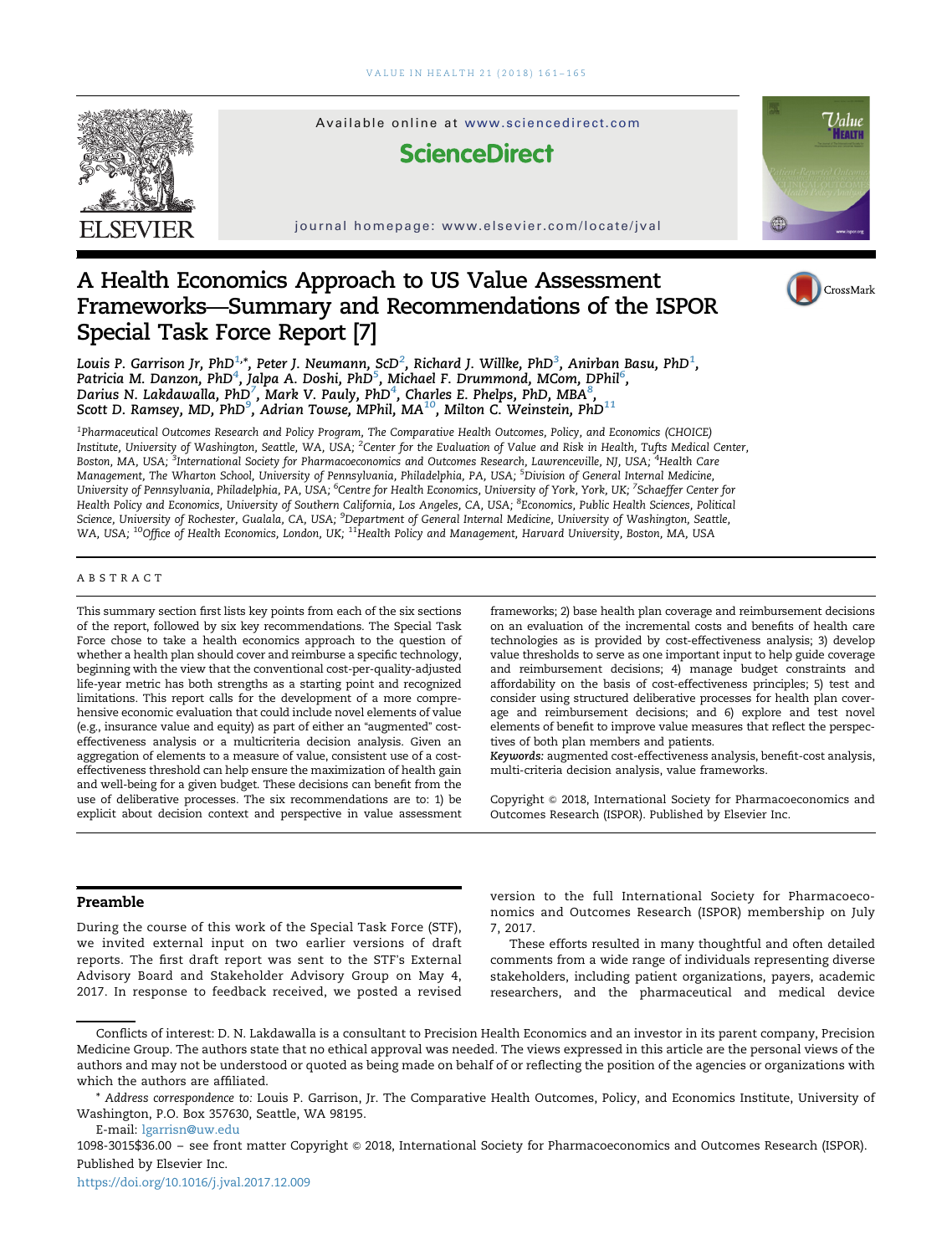industries. The STF greatly appreciates this input and the final report is much improved because of it. We begin this final section with a summary of what we heard and how we responded.

Some reviewers praised the tenor and scope of the report and recommendations. Some underlined generally the need for more emphasis on transparency and stakeholder input into value framework methods and processes.

Many reviewers offered constructive criticism. A number of them emphasized that the report should be more "patientcentric." Specifically, they emphasized that the patient perspective and patient voice needed to be reflected in all discussions about value—for example, that value measurement should consider patients' personal goals and preferences for different treatment options.

Some commenters highlighted the shortcomings of the quality-adjusted life-year (QALY) metric, noting that QALYs often do not capture patient preferences well and potentially discount the value of an individual's disability. Numerous reviewers addressed the STF's recommendation regarding the use of the cost-per-QALY metric to inform public and private decision making. Some spoke in favor of this recommendation, although others cautioned that such use could impede access to important new treatments, and, more generally, argued that any overarching STF recommendations calling for payers to apply cost-per-QALY analyses and cost-effectiveness thresholds were not consonant with the pluralistic, market-based US health system. Some pointed out the US government's own restrictions on the use of cost-per-QALY thresholds as evidence of the metric's limitations and public opposition.

The STF considered each comment carefully as we revised the report, mindful of the diverse membership of ISPOR and the organization's mission to advance good methods and informed decision making in pharmacoeconomics and outcomes research. Compared with earlier drafts, the final report contains more text on the importance of patient centricity, for example. In numerous places, we qualified language in response to feedback. We recognize that given the varied opinions of ISPOR members, not everyone will be satisfied with our judgments. Inviting the external commentaries that accompany the formal publication of this effort is one further attempt to ensure that diverse views are aired. The larger conversation about value metrics will undoubtedly continue on many fronts.

This summary section presents a list of key points from each of the six sections of our report, followed by a section listing our six key recommendations [1–6]. It is important to note that this report reviewed five recent US value assessment frameworks that differ by perspective and decision context. From a health economics perspective, the primary focus of our recommendations is on US payers—private and public. Broadly, our STF recommends greater use of cost-effectiveness analysis (CEA) in their decision making in order for them to best serve the interests of the plan members and patients who they represent. We also recognize, however, that there are challenges in applying CEA as well as a need for more research on the elements of value, on their aggregation, and on how they are used in deliberative decision making.

#### Introduction [1]

- Concerns about rising prescription drug prices have led to initiatives in the United States designed to measure and communicate the value of pharmaceuticals.
- Organizations promulgating value assessment frameworks differ in their missions, activities, and approaches.
- This section is based on the premise that value-based resource allocation decisions—about drugs and other health care

technologies—should consider the full costs and benefits of decisions to relevant stakeholders and the decision contexts they face.

- We define "value" from an economic perspective in two related, but distinct senses: "gross value" is what individuals (or others acting on their behalf) would be willing to pay to acquire more health care or other goods or services. This has to be compared with the "opportunity cost" in terms of what benefits or other resources they are willing to forgo to obtain them. The difference between the two is the "net value."
- Rewarding health care technology manufacturers on the basis of value is important because it sends signals to them that can influence research and development and ultimately innovation.
- Health economists have long recommended that analysts seeking to inform resource allocation decisions approximate an intervention's value in terms of incremental cost per QALYs gained (or the similar disability-adjusted life-year used commonly in global health evaluations).
- QALYs may not always fully capture the health (or well-being) of patients, or incorporate individual or community preferences about the weight to be given to health gain—for example, about disease severity, equity of access, or unmet need.

#### An Overview of Value, Perspective, and Decision Context [2]

- Because individuals vary in terms of their preferences for health care versus other goods, partly because of varying incomes, and in terms of their preferences for different health outcomes (e.g., survival vs. quality of life), for any specific health care technology, there will be a distribution of valuations in a population.
- Insurers—both private and public—act as agents on behalf of their enrollees who are potential patients by obtaining or providing access to health care technologies.
- Given that most medical care is purchased indirectly via health insurance, individuals do not directly face prices, and their agents (insurers and providers) acting on their behalf must assess value.
- CEA, by relating an intervention's cost to its effectiveness (in terms of some change in health) in a ratio, is thus a standard approach to measuring the net value of a health care intervention.
- Existing guidelines for CEA emphasize the importance of clearly specifying the perspective from which the analysis is undertaken. Relevant perspectives may include, among others: 1) the typical health plan enrollee, 2) the patient, 3) the health plan manager, 4) the provider, 5) the technology manufacturer, 6) the specialty society, 7) government regulators, or 8) society as a whole. A valid and informative CEA could be conducted from the perspective of any of these stakeholders, depending on the purpose of the analysis.
- The five recent value frameworks that motivated this STF vary in the decisions that are being informed by the valuation, ranging from coverage, access, and pricing to defining appropriate clinical pathways, and to supporting provider-clinician shared decision making.
- This economic concept of value does not depend on whether value is being measured within a market-based or a singlepayer health care system. Health economics and outcomes researchers generally measure value using the tool of CEA with the QALY as the health gain measure.
- Information about value is, however, used differently in different types of health care systems and by different stakeholders in different decision contexts.